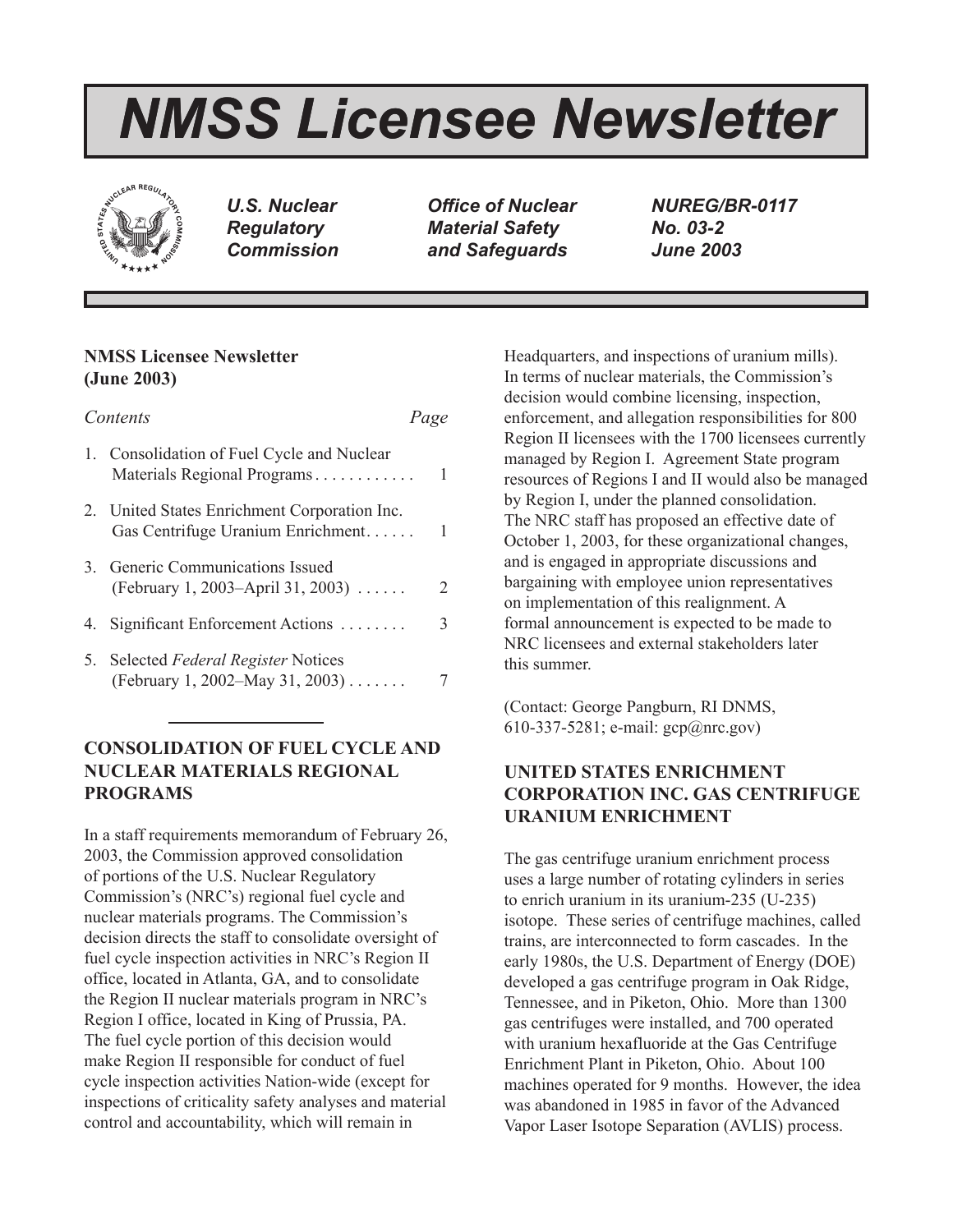The United States Enrichment Corporation (USEC) —the private corporation formed in 1993, by the U.S. Government, to continue developing the AVLIS process and to continue operating the two existing gaseous diffusion plants in Pacucah, Kentucky, and Piketon, Ohio—terminated research on the AVLIS process in 2000. At the same time, USEC began to reconsider gas centrifuge technology as a more practical advanced enrichment technology for replacing gaseous diffusion, which is more expensive and requires about 20 times the amount of energy to generate the same amount of product. By this time, the gas centrifuge process had already been commercially developed by the Russians, and by Urenco, in the United Kingdom, Germany, and The Netherlands.

USEC is the U.S. Government's exclusive agent for implementing the historic 1993 agreement between the United States and Russia, which calls for Russia to convert highly enriched uranium from over 20,000 nuclear warheads into low-enriched uranium, to be used as fuel to generate electricity. As such, USEC has been receiving and selling enriched uranium that has been downblended in Russia, since 1995. In June 2002, USEC and DOE signed an agreement that allows USEC to use DOE gas centrifuge technology and provides a schedule for development of a gas centrifuge uranium enrichment test and demonstration facility (Lead Cascade) and a commercial production facility. As a condition of the agreement, USEC must deploy a 1-million separative work unit (SWU) advanced enrichment technology production plant at either Portsmouth, OH, or Paducah, KY, by March 2010 and March 2011, respectively. The production plant may be expanded at USEC's option to generate 3.5 million SWU at either Portsmouth or Paducah by September 2011 and September 2012, respectively. There are about 100 nuclear power reactors currently operating in the United States that require about 10 million SWU of enriched uranium each year. If USEC fails to meet the conditions of its agreement with DOE, it could lose its exclusive-agent status for the Russian agreement.

On December 5, 2002, based on cost and schedule considerations, USEC announced that it would site the Lead Cascade facility at its Portsmouth gaseous diffusion plant in Piketon, Ohio. By letter dated

February 11, 2003, USEC submitted, to the U.S. Nuclear Regulatory Commission (NRC), its license application and environmental report for the Lead Cascade. The Lead Cascade will possess up to 250 kilograms (542.5 lbs) of uranium hexafluoride and will consist of up to 240 operating, full-scale centrifuge machines. The uranium enrichment level will be limited to 10 percent U-235 by weight. The Lead Cascade would recycle the enriched and depleted uranium it produces. The only uranium withdrawals from the cascade will be in the form of samples. After NRC completed an administrative review of USEC's license application to possess and use, for 5 years, special nuclear, source, and byproduct material in the Lead Cascade, NRC notified USEC, by letter dated March 13, 2003, that it had found the Lead Cascade application acceptable for technical review. On April 9, 2003, NRC published, in the *Federal Register*, a notice of opportunity to request a hearing within 30 days, concerning USEC's Lead Cascade application. No petitions for a hearing were received.

For the Lead Cascade application, NRC will prepare an Environmental Assessment (EA) but not an Environmental Impact Statement (EIS). NRC will prepare an EIS only if the EA concludes that an EIS is required. NRC will also prepare a Safety Evaluation Report (SER) in which it will document the safety and security reasons for its final decision. NRC intends to complete its Lead Cascade license application review and issue its SER, EA, and its final decision, by February 2004.

(Contact: Yawar Faraz, NMSS, 301-415-8113; e-mail: yhf@nrc.gov)

## **GENERIC COMMUNICATIONS ISSUED (February 1, 2003–April 31, 2003)**

Note that these are only summaries of U.S. Nuclear Regulatory Commission (NRC) generic communications. If one of these documents appears relevant to your needs and you have not received it, please call one of the technical contacts listed below. The Internet address for the NRC library of generic communications is—*http://www.nrc.gov/reading-rm/ doc-collections/gen-comm/index.html*. Please note that this address is case-sensitive and must be entered exactly as shown.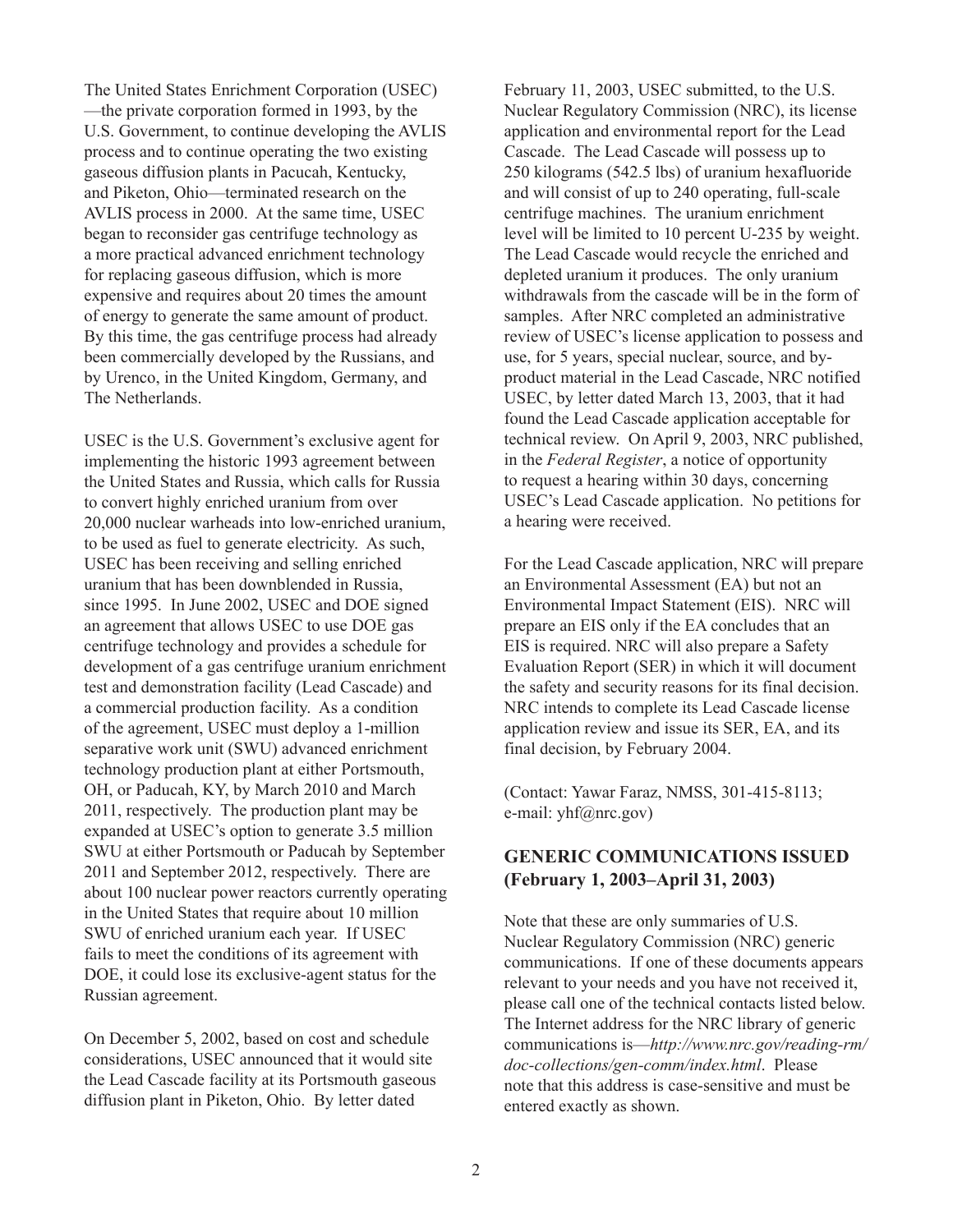#### *Regulatory Issue Summaries (RIS')*

RIS 2003-04, "Use of the Effective Dose Equivalent in Place of the Deep Dose Equivalent in Dose Assessments," was issued on February 13, 2003. This summary was issued to all NRC licensees to provide guidance on situations in which it is permissible to use the effective dose equivalent, in place of the deep dose equivalent, in showing compliance with regulatory requirements.

(Contacts: Sami Sherbini, NMSS, 301-415-7853; e-mail: sxs2@nrc.gov; Roger Pedersen, NRR, 301-415-3162; e-mail: rlpd@nrc.gov)

RIS 2003-05, "Issuance of Orders Imposing Additional Physical Protection Measures for Independent Spent Fuel Storage Installations Using Dry Storage," was issued on March 19, 2003. This summary was issued to all NRC licensees who hold general licenses for independent spent fuel storage installations (ISFSIs) using dry storage pursuant to 10 CFR Part 72 and all applicants for site-specific licenses for ISFSIs pursuant to Part 72. The intent of the summary is to inform addressees of the issuance of orders to selected licensees requiring implementation of interim compensatory measures concerning the physical protection of ISFSIs using dry storage. These physical protection measures are intended to supplement the current physical protection requirements of Part 72, Subpart H, during the current threat environment.

(Contact: Mary Jane Ross-Lee, NMSS, 301-415-3781; e-mail: mjr2@nrc.gov)

RIS 2003-06, "High-Security Protected and Vital Area Barrier/Equipment Penetration Manual," was issued on March 20, 2003. This summary contains "Safeguards Information," and with Attachment 1 removed, the document is "For Official Use Only." Office of Nuclear Security and Incident Response distributed this document to NRC independent spent fuel storage installation licensees and vendors, conversion facilities, gaseous diffusion plant licensees, and Categories I and III fuel cycle facility licensees.

(Contacts: R. John Vanden Berghe; NSIR, 301-415- 7142, e-mail: rjv@nrc.gov; David N. Orrick, NSIR, 301-415-7651; e-mail: dno@nrc.gov)

RIS 2003-07, "Issuance of Regulations Revising Filing Requirements for Advanced Notification of the Shipment of Spent Nuclear Fuel and Special Nuclear Material," was issued on April 23, 2003. This summary was issued to all NRC power reactor licensees, research and test reactor licensees, independent spent fuel storage installation licensees, and special nuclear material licensees that ship spent nuclear fuel and special nuclear material. The intent of this summary is to inform addressees of the publication of a final rule that revises the advance notification requirements for the shipment of spent nuclear fuel and special nuclear material in 10 CFR 70.20b, 71.97, 73.26, 73.27, 73.67, 73.71, 73.72, 73.73, and 73.74.

(Contacts: Philip Brochman, NSIR, 301-415-6557; e-mail: pgb@nrc.gov; Gloria Bennington, NSIR, 301-415-8183; e-mail: gmb@nrc.gov)

RIS 2003-08, "Protection of Safeguards Information from Unauthorized Disclosure," was issued on April 30, 2003. This summary was issued to all holders of operating licenses for nuclear power reactors, decommissioning reactor facilities, independent spent fuel storage installations, research and test reactors, large panoramic and underwater irradiators, and fuel cycle facilities. The intent of this summary, along with the "Summary of Safeguards Information Requirements," attached to this summary, is to inform addressees of the importance of protecting Safeguards Information from inadvertent release and unauthorized disclosure. This summary is also intended to serve as a consolidated source of information, to reinforce the overall knowledge of Safeguards Information requirements, as well as to highlight the serious consequences of failing to control and protect safeguards information.

(Contact: Bernard Stapleton, NSIR, 301-415-2432; e-mail: bws2@nrc.gov)

(General Contact: Ivelisse M. Cabrera, NMSS, 301-415-8152; e-mail: imc1@nrc.gov)

## **SIGNIFICANT ENFORCEMENT ACTIONS**

The U.S. Nuclear Regulatory Commission's (NRC's) enforcement program can be accessed via NRC's homepage [*http://www.nrc.gov/*] under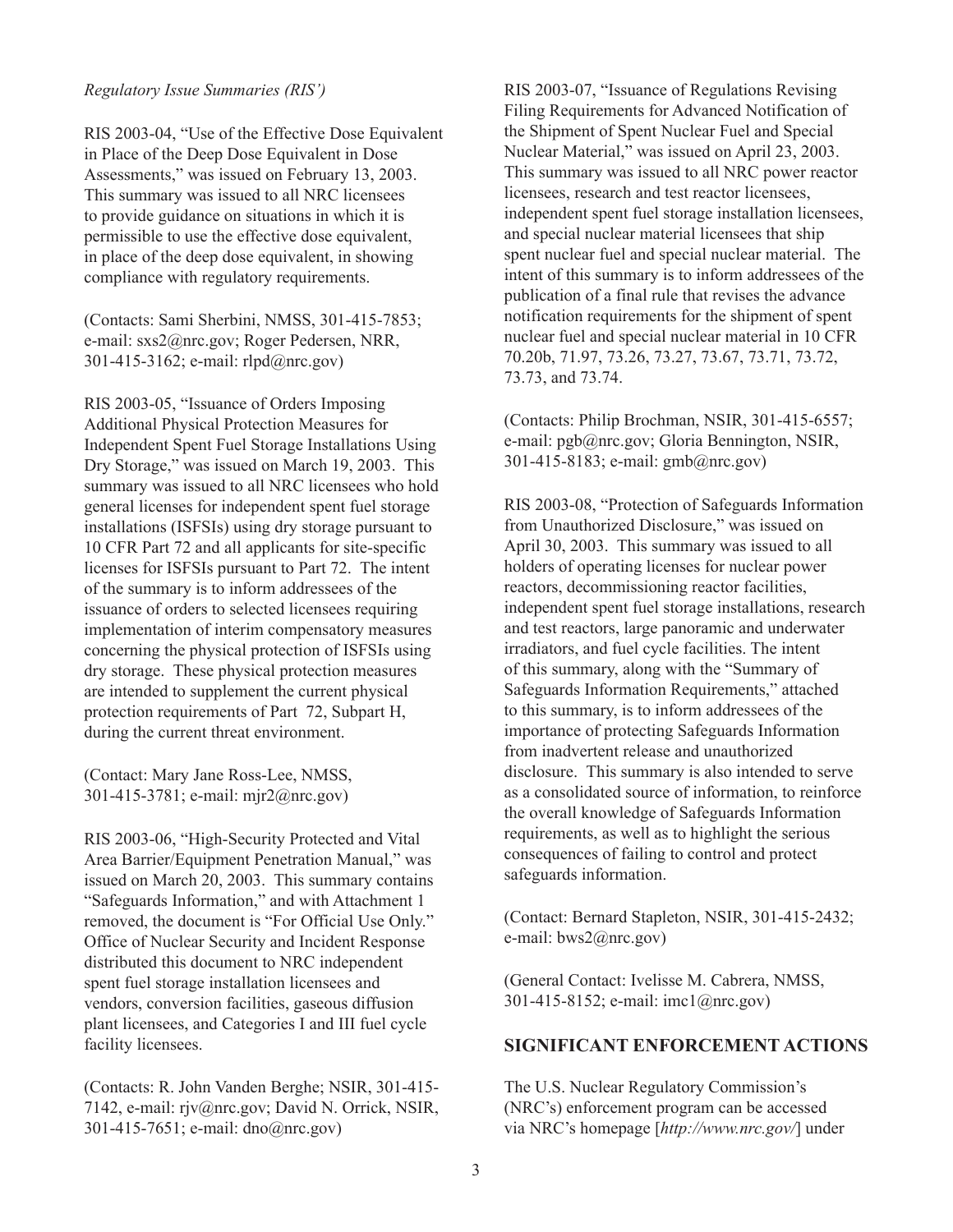"What We Do." Documents related to cases can be accessed at *http://www.nrc.gov/*, "Electronic Reading Room," "Documents in ADAMS." (Agency-wide Document Access and Management System) Help in using ADAMS is available from the NRC Public Document Room, telephone: 301-415-4737, or 1-800-397-4209.

## *Gauges*

#### **Roetech, LLC (EA-02-258)**

On April 21, 2003, a Notice of Violation was issued for a Severity Level III violation involving: the failure to secure from unauthorized removal, or limit access to, licensed material [a portable moisture/density gauge containing a maximum activity of cesium-137 of 407 megabecquerel (MBq) (11 millicuries) (mCi) and a maximum activity of americium-241:beryllium of 1628 MBq (44 mCi)] in an unrestricted area, and failure to control and maintain constant surveillance of this licensed material.

## **Steel of West Virginia, Inc. (EA-03-047)**

On April 24, 2003, a Notice of Violation was issued for a Severity Level III problem involving: (1) the removal of a damaged gauge, and installation of a device containing sealed sources, to replace the damaged gauge, by an individual who was not under the supervision of the radiation safety officer and who was not licensed to perform services; and (2) the conduct of a radiation survey with a meter that could not evaluate the extent of the radiation levels present and that had not been calibrated at the proper frequency.

#### **American Geotech, Inc. (EA-03-019)**

On April 7, 2003, a Notice of Violation and Proposed Imposition of Civil Penalty in the amount of \$3000 was issued for a willful Severity Level III problem involving: (1) the failure to issue approved dosimetry to an individual who used licensed materials; and (2) the failure to ensure that individuals using licensed materials are either designated by the radiation safety officer and properly trained, or are under the required supervision of someone named on the license.

#### **G.A. Covey Engineering (EA-03-046)**

On March 31, 2003, a Notice of Violation was issued for a Severity Level III problem involving: (1) the failure to control and maintain constant surveillance of licensed byproduct material in use at a temporary job site [three portable moisture/ density gauges, each containing approximately 370 megabecquerel (MBq) (10 millicurie) (mCi) of cesium-137 and 1.85 gigabecquerel (GBq) (50 mCi) of americium-241, and three portable moisture/ density gauges, each containing approximately 296 Gbq (8 mCi) of cesium-137 and 1.48 GBq (40 mCi) of americium-241]; and (2) the failure to lock the operating handle or the storage container of a portable gauge in storage, to prevent unauthorized or accidental removal of the sealed source from its shielded position.

## *Medical*

#### **St. Joseph Mercy Hospital (EA-02-248)**

On May 7, 2003, a Notice of Violation and Proposed Imposition of Civil Penalty in the amount of \$6000 was issued for a Severity Level I problem involving: (1) the failure to conduct operations so that the total effective dose equivalent to individual members of the public from licensed operations does not exceed 1 millisievert (0.1 rem) in a year; and (2) the failure of the radiation safety officer to investigate overexposures and other deviations from approved radiation safety practice and implement corrective actions as necessary. In this case, a member of the public received an exposure that exceeded the regulatory limit while visiting a relative who had been administered a radiopharmaceutical therapy dosage of sodium iodine-131. The licensee did not take necessary steps to ensure that the visitor's exposure remained within regulatory limits.

#### **York Hospital (EA-03-033)**

On April 18, 2003, a Notice of Violation and Proposed Imposition of Civil Penalty in the amount of \$3000 was issued for a Severity Level III problem involving: (1) the transfer of licensed byproduct radioactive material to an entity that was not authorized to receive it; and (2) the submission of inaccurate information, to NRC, regarding the transfer of the licensed material. Although the civil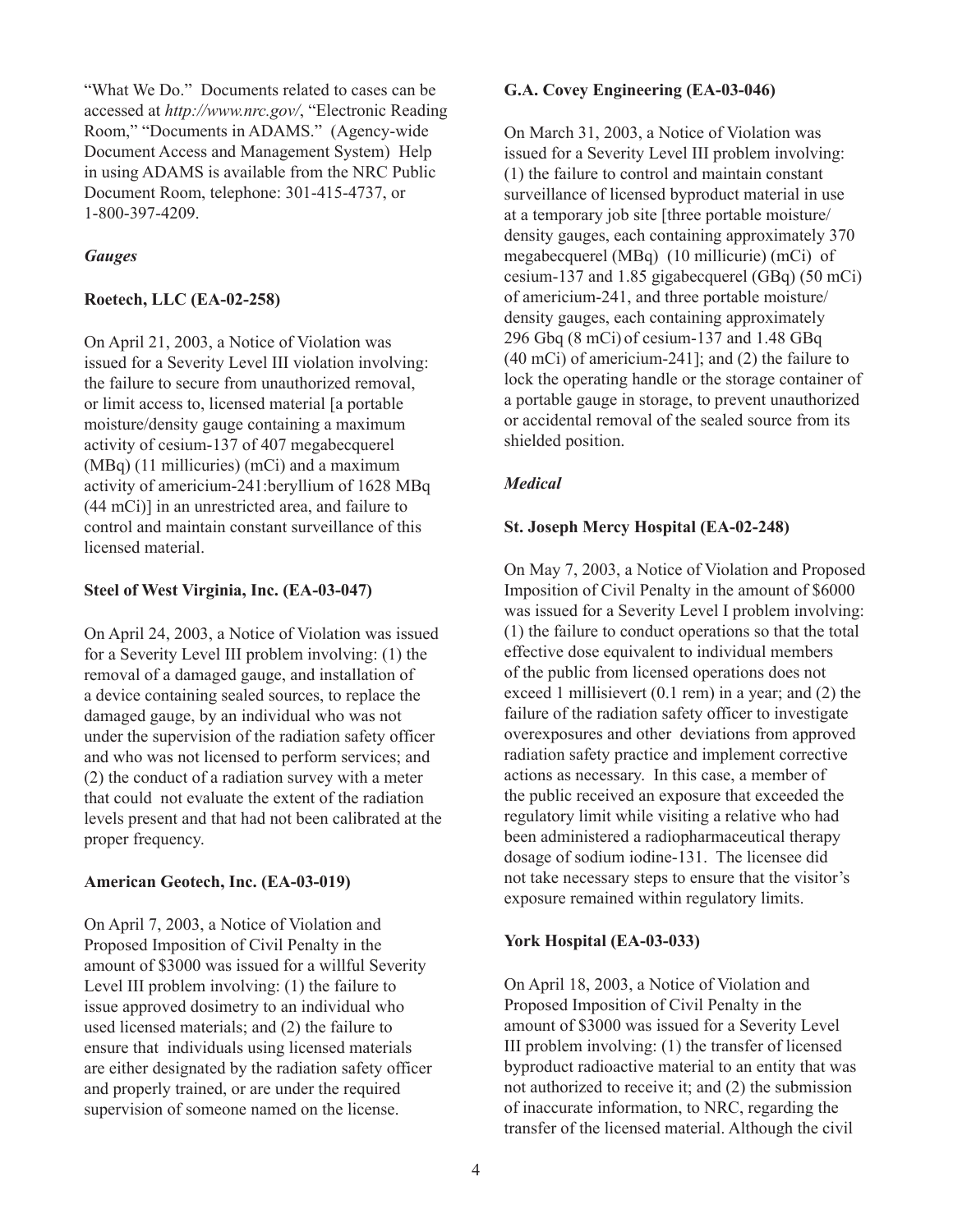penalty would have been fully mitigated, based on the normal civil penalty assessment process, a base civil penalty was assessed in accordance with Section VII.A.1.g of the Enforcement Policy, to reflect the significance of maintaining the control of licensed material

## **Pacific Radiopharmacy, Ltd. (EA-02-172 and EA-02-246)**

On March 27, 2003, a Notice of Violation and Proposed Imposition of civil Penalties in the amount of \$9000 was issued for a Severity Level I problem and a Severity Level III violation. The Severity Level I problem(assessed a \$6000 civil penalty) involved the failure to limit the occupational dose to an individual adult to the shallow-dose equivalent of 500 millisieverts (50 rem) to any extremity, and the failure to make surveys that are necessary to comply with regulations. The Severity Level III violation (assessed a \$3000 civil penalty) involved multiple examples (some of which were willful) of failures to comply with the terms and conditions of the license.

## *Radiography*

#### **JANX (EA-03-042)**

On June 2, 2003, a Notice of Violation was issued for a Severity Level III violation involving the failure to maintain the annual occupational exposure to an individual adult (a radiographer employed by JANX), below 50 millisieverts (mSv) (5 rem) total effective dose equivalent. Specifically, the individual received 59.9 mSv (5.99 rem) total effective dose equivalent, for the period December 16, 2001, to December 15, 2002.

## **Global X-Ray and Testing Corporation (EA-03-011)**

On May 22, 2003, a Notice of Violation and Proposed Imposition of Civil Penalty in the amount of \$6000 was issued for a Severity Level III violation involving a radiographer's willful failure to control and maintain constant surveillance over an industrial radiographic exposure device [which included about 651.2 gigabecquerel (17.6 curies) of iridium-192] in an unrestricted area.

#### **C&J Nondestructive Testing, Inc. (EA-03-076)**

On May 19, 2003, a Notice of Violation was issued for a Severity Level III violation involving a failure to file NRC Form 241, "Report of Proposed Activities in Non-Agreement States, Areas of Exclusive Federal Jurisdiction, or Offshore Waters," with NRC, before conducting licensed activities in NRC jurisdiction.

#### **Testwell Laboratories, Inc. (EA-03-036)**

On May 14, 2003, a Notice of Violation was issued for a Severity Level III violation involving the failure to file for reciprocity, with NRC, for storage and use of licensed sources in a location outside an Agreement State. A Notice of Violation and Proposed Imposition of Civil Penalty in the amount of \$6000 was also issued for a Severity Level III violation involving the willful actions of its radiation safety officer, who knowingly performed and allowed radiography work by other employees, without accompaniment by a certified radiographer, when such work required the supervision of a certified radiographer.

#### **Cooperheat-MQS, Inc. (EA-02-189)**

On February 19, 2003, a Notice of Violation and Proposed Imposition of civil Penalty in the amount of \$6000 was issued for a willful Severity Level III problem involving: (1) a failure to amend the license to reflect a change in the radiation safety officer; and (2) a failure to amend the license to add two new field stations and to use a permanent radiographic installation before receiving NRC authorization.

#### *Other*

#### **American Radiolabeled Chemicals (EA-02-255)**

On April 17, 2003, a Notice of Violation and Proposed Imposition of Civil Penalty in the amount of \$12,000 was issued for a willful Severity Level III problem involving the deliberate failure to: (1) make required surveys to limit the dose to members of the public; (2) perform required weekly removable contamination surveys in the restricted and unrestricted areas; and (3) accurately record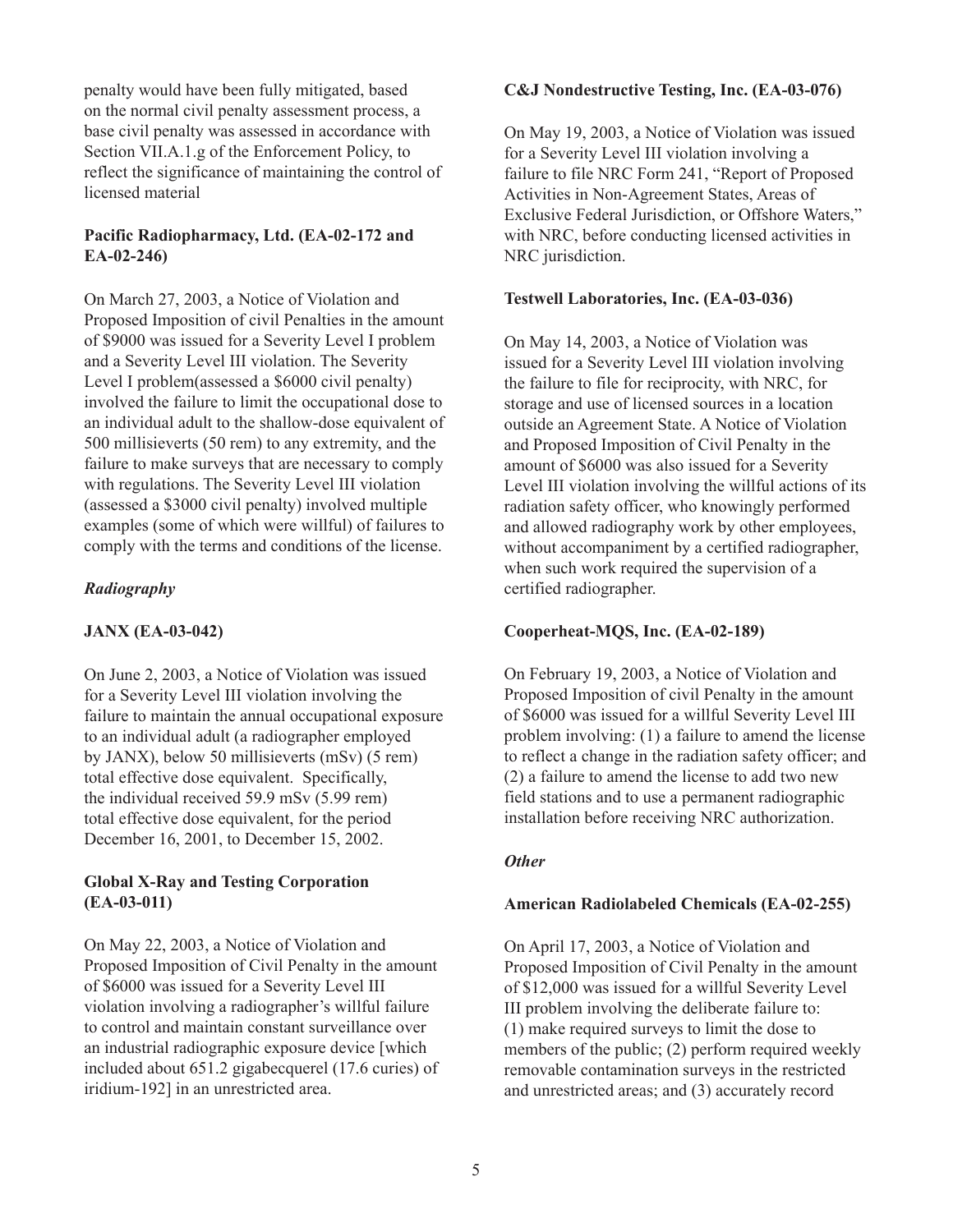the results of required weekly fume hood face velocity measurements. Although the normal civil penalty assessment process would have resulted in a base civil penalty, NRC exercised discretion in accordance with Section VII.A.1(c) of the Enforcement Policy and doubled the penalty because of the licensee's particularly poor performance surrounding the violations.

## **Roof Consultant Services (EA-03-005)**

On April 17, 2003, a Notice of Violation was issued for a willful Severity Level III problem involving the failures to: (1) complete decommissioning of its site by the approved alternative decommissioning schedule; and (2) confine its storage of byproduct material to a location that was authorized by the license. Although the normal civil penalty assessment process would have resulted in a civil penalty, NRC exercised discretion in accordance with Section VII.B.6 of the Enforcement Policy, and refrained from issuing a civil penalty, since the licensee no longer possessed licensed material.

## *Individual Actions*

#### **Dallas E. Bodin, Jr. (IA-03-003)**

On May 22, 2003, a Notice of Violation was issued for a Severity Level III violation based on the individual's deliberate activities while employed at Global X-Ray and Testing Corporation. As a radiographer, the individual deliberately failed to control and maintain constant surveillance over an industrial radiographic exposure device [which included about 651.2 gigabecquerel (17.6 curies) of iridium-192] in an unrestricted area.

## **Bruce Ballard (IA-03-037)**

On May 14, 2003, a Notice of Violation was issued for a Severity Level III violation, based on the individual's deliberate activities while employed at Testwell Laboratories, Inc. As a radiation safety officer, the individual knowingly performed and allowed radiography work by other employees without accompaniment by a certified radiographer, for work requiring the supervision of a certified radiographer.

#### **Kanti Patel (IA-03-011)**

On April 7, 2003, a Notice of Violation was issued for a Severity Level III violation based on the individual's deliberate activities while employed at American Geotech, Inc. As the radiation safety officer (RSO), the individual: (1) failed to issue approved dosimetry to an individual who used licensed materials; and (2) failed to ensure that individuals using licensed materials are either designated by the RSO and properly trained, or are under the required supervision of someone named on the license.

## **Joe Francis (IA-03-010)**

On April 7, 2003, a Notice of Violation was issued for a Severity Level III violation based on the individual's deliberate activities while employed at American Geotech, Inc. As the radiation safety officer (RSO), the individual: (1) failed to issue approved dosimetry to an individual who used licensed materials; and (2) failed to ensure that individuals using licensed materials are either designated by the RSO and properly trained, or are under the required supervision of someone named on the license.

## **Richard H. Naito (IA-02-033)**

On March 27, 2003, a Notice of Violation was issued for a Severity Level III violation based on the individual's deliberate activities while employed at Pacific Radiopharmacy, Ltd. As the radiation safety officer at the time, for the pharmacy, the individual caused the licensee to violate requirements by deliberately failing to monitor his hands and clothing for contamination, when leaving the restricted area, on multiple occasions.

#### **Trent Phan, Ph.D. (IA-02-032)**

On March 27, 2003, a Notice of Violation was issued for a Severity Level III violation based on the individual's deliberate activities while employed at Pacific Radiopharmacy, Ltd. As the Executive Director for the pharmacy, Dr. Phan caused the licensee to violate requirements by deliberately failing to monitor his hands and clothing for contamination, when leaving the restricted area, on multiple occasions.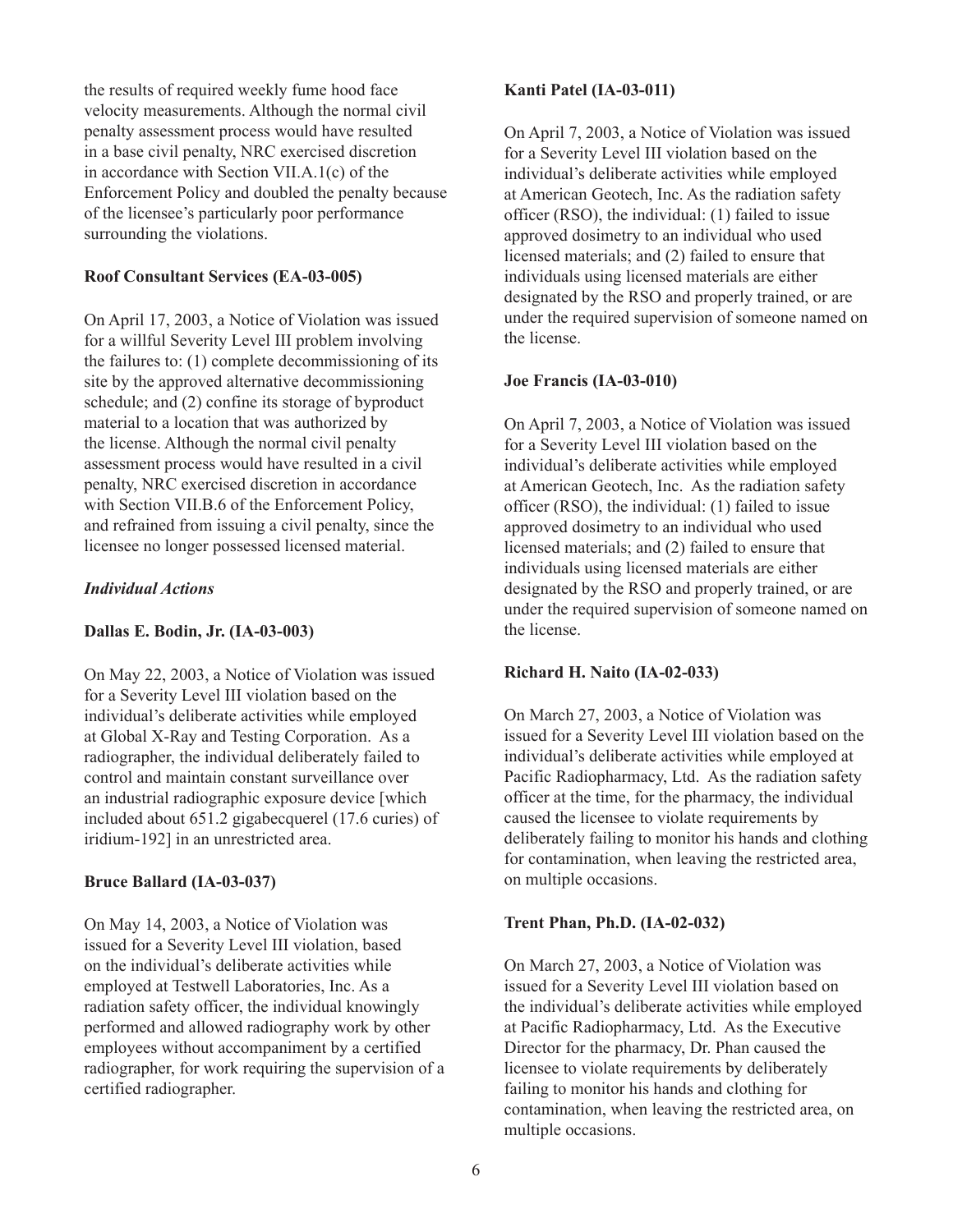## **Donald Hinman (IA-02-049)**

On February 28, 2003, an immediately effective Order Prohibiting Involvement in NRC-Licensed Activities (for 1 year) was issued to the individual, based on his deliberate actions while employed at United Evaluation Services, previously known as Accurate Technologies Incorporated. As the Operations Manager, the individual deliberately participated in the creation of a false radiographer annual refresher training examination, conducted radiography at a non-licensed location, and knowingly transported a radiography camera without a required end cap.

#### **Anthony Maimone (IA-02-050)**

On February 28, 2003, a Notice of Violation was issued for a Severity Level III violation based on the individual's deliberate activities while employed at United Evaluation Services, previously known as Accurate Technologies Incorporated. As an assistant radiographer, the individual deliberately conducted radiography at an unauthorized location and deliberately provided false testimony to NRC, regarding this violation. In addition, the individual knowingly participated in the creation and/or certification of a false radiographer refresher training exam and deliberately backdated or created other documents before an NRC inspection.

#### **Linda Monro (IA-02-048)**

On February 28, 2003, an immediately effective Order Prohibiting Involvement in NRC-Licensed Activities (for 1 year) was issued to the individual based on her deliberate actions while employed at United Evaluation Services, previously known as Accurate Technologies Incorporated. As the assistant radiation safety officer, the individual deliberately created numerous false records, including an inaccurate field audit, an inaccurate equipment inspection, and inaccurate radiography records indicating that she was the radiographer of record when the radiography was actually performed by other individuals (one of whom was not certified to perform radiography).

(Contact: Sally Merchant, 301-415-2747; e-mail: slm2@nrc.gov)

# **SELECTED** *FEDERAL REGISTER* **NOTICES (February 1, 2002–May 31, 2003)**

NOTE: U.S. Nuclear Regulatory Commission (NRC) contacts may be reached by mail at the U.S. Nuclear Regulatory Commission, Washington, DC 20555-0001.

# **FINAL RULES**

"Source Material Reporting Under International Agreements," 68 FR 10362, March 5, 2003. (Contact: Merri Horn, NMSS, 301-415-8126; e-mail: mlh1@nrc.gov)

"Radiation Exposure Reports: Labeling Personal Information," 68 FR 14307, March 25, 2003. (Contact: Merri Horn, NMSS, 301-415-8126; e-mail: mlh1@nrc.gov)

"Filing and Notification Requirements for the Shipments of Certain Radioactive Materials," 68 FR 14528, March 26, 2003. (Contacts: Kim Karcagi, NMSS, 301-415-6701; e-mail: kxk2@nrc.gov) and Philip Brochman, NSIR, 301-415-6557; e-mail: pgb@nrc.gov)

"Medical Use of Byproduct Material; Clarifying and Minor Amendments," 68 FR 19321, April 21, 2003. (Contact: Dr. Anthony N. Tse, NMSS, 301-415-6233; e-mail: ant@nrc.gov)

"List of Approved Spent Fuel Storage Casks; FuelSolutions Cask System Revision; Confirmation of Effective Date," 68 FR 23183, May 1, 2003. (Contact: Jayne M. McCausland, NMSS, 301-415-6219; e-mail: jmm2@nrc.gov)

"Source Material Reporting Under International Agreements (Confirmation of Effective Date)" 68 FR 25281, May 12, 2003. (Contact: Merri Horn, NMSS, 301-415-8126; e-mail: mlh1@nrc.gov)

"Radiation Exposure Reports: Labeling Personal Information, Confirmation of Effective Date," 68 FR 27903, May 22, 2003. (Contact: Merri Horn, NMSS, 301-415-8126; e-mail: mlh1@nrc.gov)